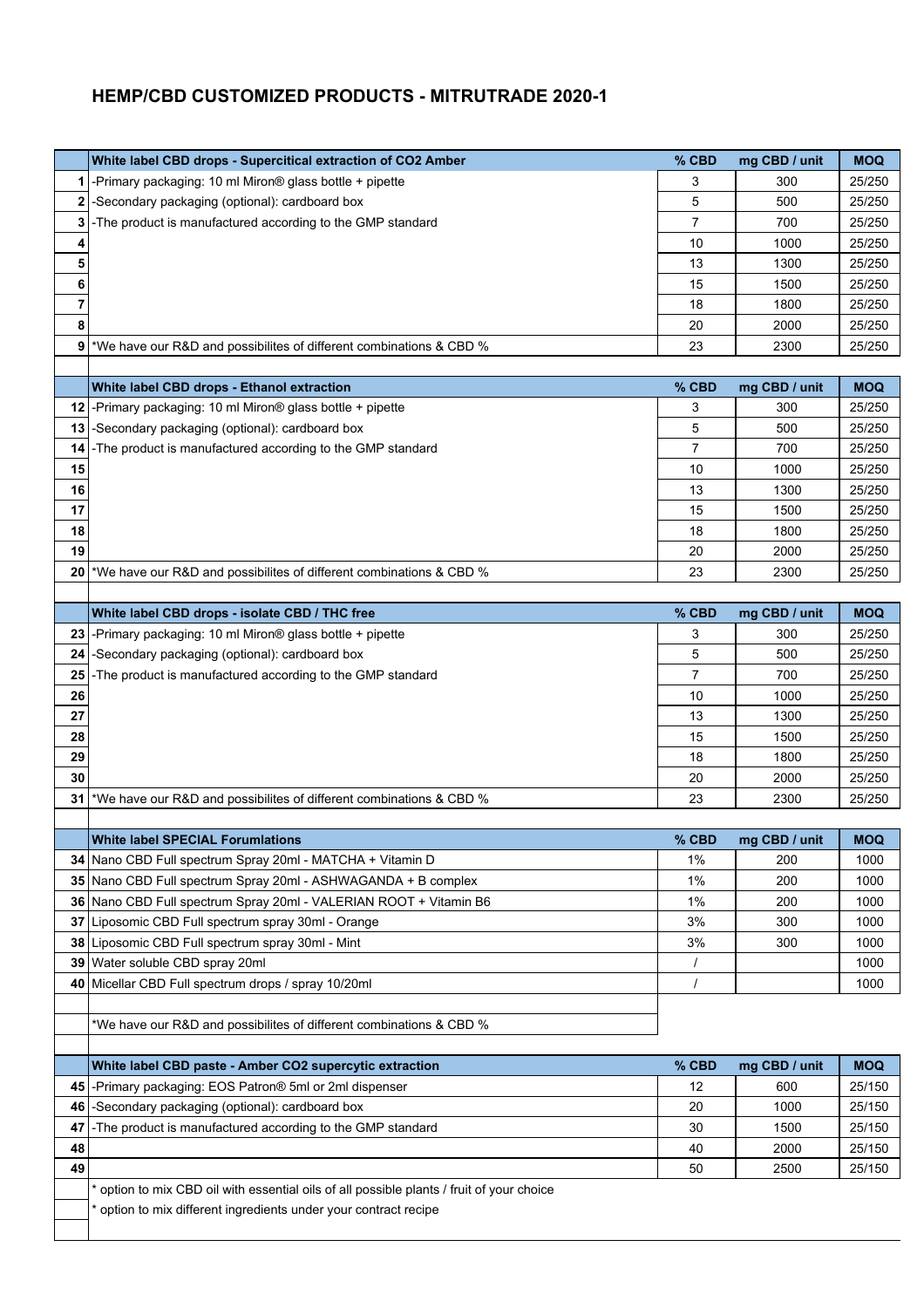|      | <b>CBD Globules</b>                                                                                        |         | mg CBD / globule | <b>MOQ</b> |
|------|------------------------------------------------------------------------------------------------------------|---------|------------------|------------|
| 54   | -Globules infused with CBD with two small and practical containers with accurate dosage                    |         | 2                | 625        |
|      | -The nucleus of the blood cells is made of sugar which is then coated                                      |         | 5                | 625        |
|      | with pure 99% CBD crystal.                                                                                 |         | 10               | 625        |
|      | -The ordinary package includes two containers - Each of 70 globules                                        |         |                  |            |
|      | -The price of the secondary packaging is not included in the price. The average cost                       |         |                  |            |
|      | packing for two containers is about € 0.6 / piece.                                                         |         |                  |            |
|      | -The price varies according to the number of colors used and is calculated on drawing                      |         |                  |            |
|      | received by the customer.                                                                                  |         |                  |            |
|      | -The product is manufactured according to the GMP standard                                                 |         |                  |            |
|      |                                                                                                            |         |                  |            |
|      | <b>Bulk isolate</b>                                                                                        | % CBD   | mg CBD / g       | <b>MOQ</b> |
|      | 65 Isolate CBD                                                                                             | 98-99,8 |                  | 0,5kg      |
|      | 66 Isolate CBG                                                                                             | 96-99   |                  | 0,5kg      |
|      | 67 Isolate CBN                                                                                             | 95      |                  | 1kg        |
|      | 68 Isolate CBC                                                                                             | 95      |                  | 1kg        |
|      |                                                                                                            |         |                  |            |
|      | Ful Spectrum CBD Drops * Ethanol extraction / unfiltered                                                   | % CBD   | mg CBD / unit    | <b>MOQ</b> |
|      | 71 3% CBD drops, 10ml                                                                                      | 3       | 300              | 25/250     |
|      | $72$ 4% CBD drops, 10ml                                                                                    | 4       | 400              | 25/250     |
|      | 73 5% CBD drops, 10ml 500                                                                                  | 5       | 500              | 25/250     |
|      | 74 $5\%$ CBD + propolis drops, 10ml                                                                        | 5       | 500              | 25/250     |
|      | 75 10% CBD drops, 10ml                                                                                     | 10      | 1000             | 25/250     |
|      | 76 12% CBD drops, 10ml                                                                                     | 12      | 1200             | 25/250     |
|      | 77 20% CBD drops, 10ml                                                                                     | 20      | 2000             | 25/250     |
|      | 78 24% CBD drops, 10ml                                                                                     | 24      | 2400             | 25/250     |
|      | * With drops of CBD you can choose the blend oil you want: hemp, coconut, olive oil, organic or not.       |         |                  |            |
|      |                                                                                                            |         |                  |            |
|      | Full spectrum CO2 / unfiltered CBD paste                                                                   |         |                  |            |
|      | 81   16% CBD paste, 5ml                                                                                    | 16      | 800              | 25/250     |
|      | 82 30% CBD resin, 5ml                                                                                      | 30      | 1500             | 25/250     |
|      |                                                                                                            |         |                  |            |
|      | <b>Capsules &amp; powder</b>                                                                               |         |                  |            |
|      | 85 Capsulated hemp buds, 60 caps - Encapsulated inflorescences                                             | 3.6     | 360              | 600        |
|      | 86 V ADE, 60 capsules - Encapsulated inflorescences + vitamins A, D and E - for hair, nails and skin       | 3       | 300              | 600        |
| 87 I | Probiotics, 60 capsules - Inflor. encapsulated with probiotics and saccharomyces boulardii for indigestion | 2.5     | 250              | 600        |
|      | 88 Livi DETOX, 100g - Inflorescences, He shou wu and Anis - for detoxification of the body                 | 2.6     | 250              | 600        |
|      |                                                                                                            |         |                  |            |
|      | Protein & Tea<br>90 Protein, 250g - Seeds from our plantations, shelled and homogenised                    | 0       | 0                | 500        |
|      | 91 Hemp tea in 20 filter bags, 17g - Contains our inflorescenda with cca 3% CBD & 3% CBDa                  | 1.5     | 150              | 1000       |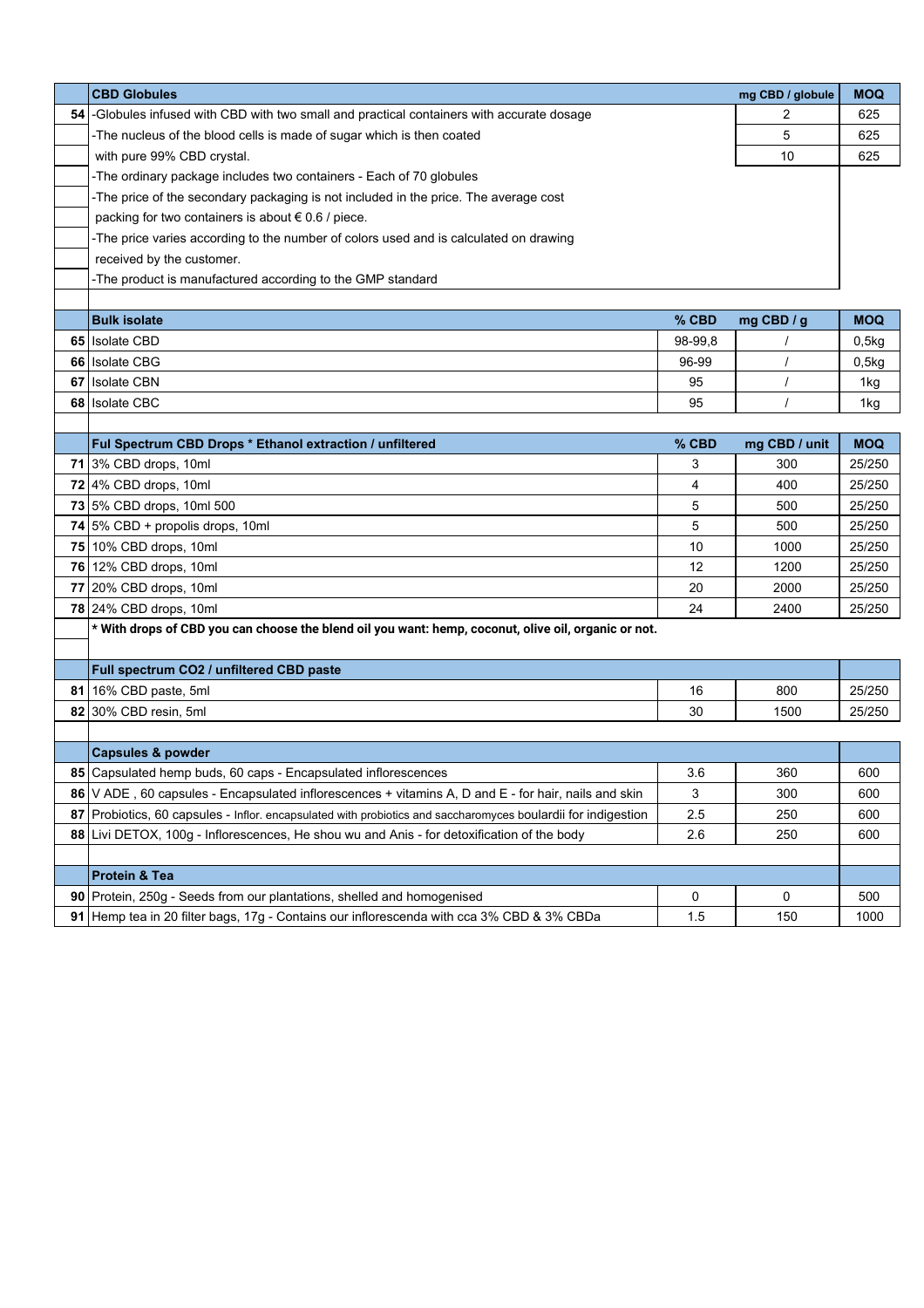|     | SPECIAL CBD Drops + Extract (Full spectrum, <0.2% THC)                                                         | % CBD          | mg CBD / unit    | <b>MOQ</b> |
|-----|----------------------------------------------------------------------------------------------------------------|----------------|------------------|------------|
|     | 94 CBD Drops 5% with Curcumin & Black Pepper Extract 10ml                                                      | 5              | $\prime$         | 250        |
|     | 95 CBD Drops 15% CBD with grape seed oil 10ml                                                                  | 15             | $\prime$         | 250        |
|     | 96 CBD Drops 5% with MATCHA oil 10ml                                                                           | 5              | $\prime$         | 250        |
|     | 97 CBD Drops 7% with Vitamin A 10ml                                                                            | $\overline{7}$ | $\prime$         | 250        |
|     | 98 CBD Drops 7% with Vitamin K 10ml                                                                            | $\overline{7}$ | $\prime$         | 250        |
| 99  | CBD Drops 7% with Vitamin E 10ml                                                                               | $\overline{7}$ | $\prime$         | 250        |
|     |                                                                                                                |                |                  |            |
|     | CBD Balm (Full spectrum, <0.2% THC)                                                                            | % CBD          | mg CBD / unit    | <b>MOQ</b> |
|     | 102 1% CBD balm, 50ml - With the essential extract of the Helichrysum plant - Canna Immortelle                 | 1              | 50               | 600        |
|     | 103 CBD Balm 30ml 1%                                                                                           | 1              | 300              | 250        |
|     | 104 CBD Balm 30ml 2%                                                                                           | $\overline{2}$ | 600              | 250        |
|     | 105 CBD Balm 30ml 3%                                                                                           | 3              | 900              | 250        |
|     | 106   CBD Balm 100ml 0.5%                                                                                      | 0.5            | 500              | 250        |
|     | 107 CBD Balm 100ml 1%                                                                                          | 1              | 1000             | 250        |
|     |                                                                                                                |                |                  |            |
|     | CBD Balm & oils (Full spectrum, <0.2% THC)                                                                     | % CBD          | mg CBD / unit    | <b>MOQ</b> |
|     | 110 CBD Balm for irritated skin with Zinc 30ml                                                                 |                |                  | 1000       |
|     | 111 CBD Skin calming recover balm with vitamin E 50 ml                                                         |                |                  | 1000       |
|     |                                                                                                                |                |                  | 1000       |
|     | 112 Liposomal CBD face cream with Hyaluronic acid 50ml<br>113 CBD skin relaxation lotion with Magnesium 100 ml |                |                  | 1000       |
|     |                                                                                                                |                |                  |            |
|     | 114 CBD oil with Arnica and Ginger 100 ml                                                                      |                |                  | 1000       |
|     | 115 CBD body oil with Rosehip 100 ml                                                                           |                |                  | 1000       |
|     |                                                                                                                |                |                  |            |
|     | CBD Lip Balm (Full spectrum, <0.2% THC)                                                                        | % CBD          | mg CBD / unit    | <b>MOQ</b> |
|     | 118 CBD Lip balm 4,5g 3%                                                                                       | 3              | 135              | 3000       |
|     |                                                                                                                |                |                  |            |
|     |                                                                                                                |                |                  |            |
|     | <b>CREAM &amp; GEL with CBD</b>                                                                                | % CBD          | mg CBD / unit    | <b>MOQ</b> |
|     | 121 Glucosamine cream + CBD and MSM (for joints)                                                               | 5.5            | 550              | 1000       |
|     | 122 Sports Gel + CBD with eucalyptus and cloves for muscle relaxation                                          | 5.5            | 550              | 1000       |
|     | 123 Cream for tired legs + CBD with wild chestnut extract                                                      | 5.5            | 550              | 1000       |
|     |                                                                                                                |                |                  |            |
|     | <b>Body Care with CBD</b>                                                                                      | % CBD          | mg CBD / unit    | <b>MOQ</b> |
|     | 126   Oral water with CBD and olive folie extract                                                              | na             | 25               | 5000       |
| 127 | Toothpaste with CBD and olive folie extract                                                                    | na             | 75               | 14000      |
|     | 128 Wipes against hemorrhoids with CBD and chamomile                                                           | na             | 310              | 5000       |
|     | 129 Shampon for hair with CBD                                                                                  | $A^a$          | <b>ON DEMAND</b> | 4000       |
|     | 130 Hair conditioner with CBD                                                                                  | $na$           | <b>ON DEMAND</b> | 4000       |
|     | 131 Hair lotion with CBD                                                                                       | $A^a$          | <b>ON DEMAND</b> | 1000       |
|     | 132 Body shampon with CBD                                                                                      | $na$           | <b>ON DEMAND</b> | 4000       |
|     | 133 Face cream with CBD                                                                                        | $na$           | <b>ON DEMAND</b> | 4000       |
|     | 134 Body cream with CBD                                                                                        | $A^a$          | <b>ON DEMAND</b> | 4000       |
|     |                                                                                                                |                |                  |            |
|     |                                                                                                                |                |                  |            |
|     | Terpenes (0.0 CBD, 0.0 THC)                                                                                    | <b>MOQ</b>     |                  |            |
|     | 138 Hemp Terpenes, more than 20 varieties                                                                      |                |                  |            |
|     |                                                                                                                |                |                  |            |
|     | <b>CBD honey</b>                                                                                               | <b>MOQ</b>     |                  |            |
| 141 | Organic wildflower honey with 10% CBD oil                                                                      | 500            |                  |            |
|     |                                                                                                                |                |                  |            |
|     | <b>Chocolate with seeds or CBD</b>                                                                             | <b>MOQ</b>     |                  |            |
|     | <b>144</b> Chocolate: white, milk, dark black / 5g, 30g, 50g, 100g                                             | 500            |                  |            |
|     |                                                                                                                |                |                  |            |
|     | Other hemp based products - ECO/BIO                                                                            | <b>MOQ</b>     |                  |            |